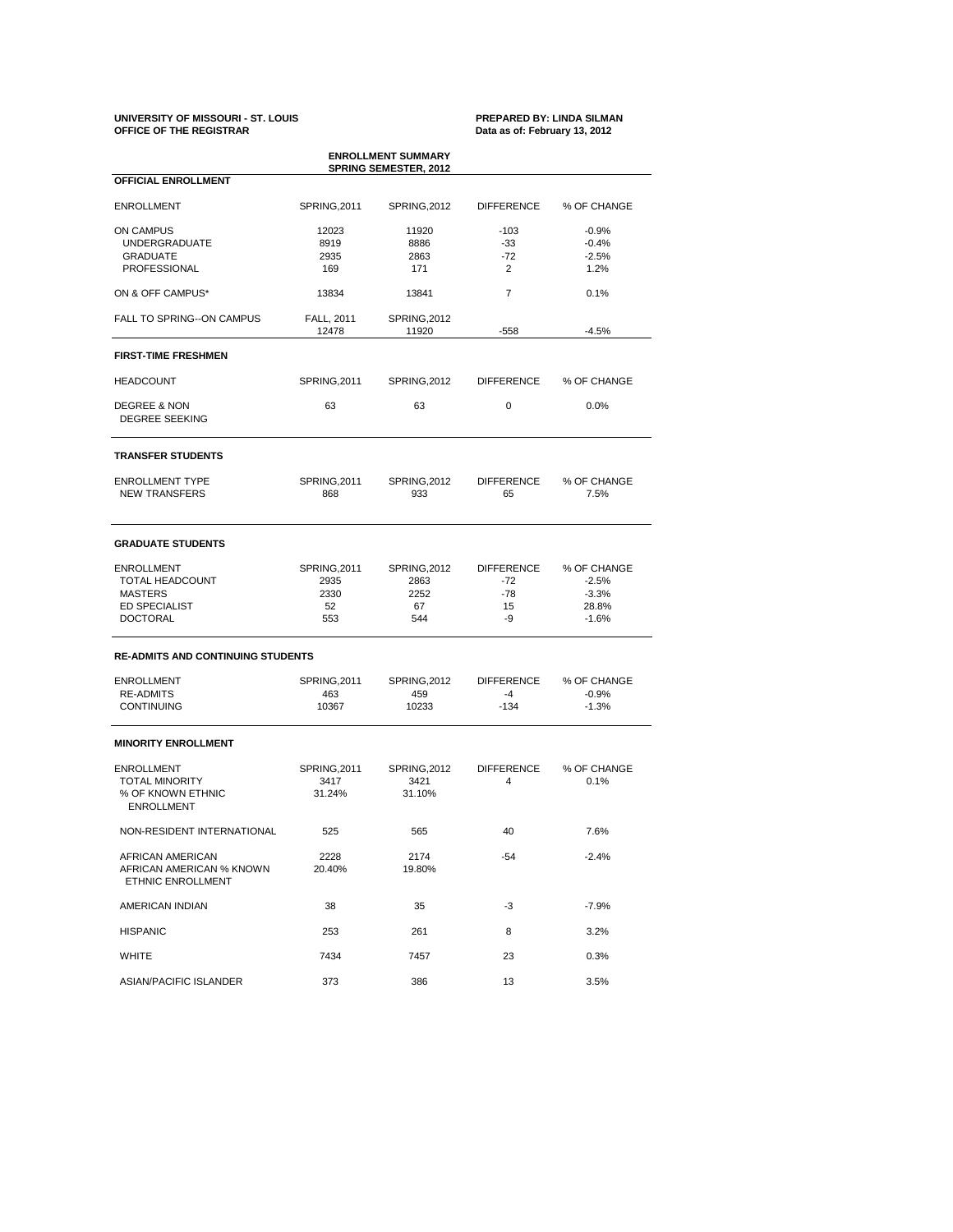## **ENROLLMENT SUMMARY - continued**

## **GENDER ENROLLMENT**

| <b>WOMEN</b>                                  | SPRING, 2011 | <b>SPRING, 2012</b> | <b>DIFFERENCE</b> | % OF CHANGE |  |  |  |  |
|-----------------------------------------------|--------------|---------------------|-------------------|-------------|--|--|--|--|
| <b>UNDERGRADUATE</b>                          | 5145         | 5037                | $-108$            | $-2.1%$     |  |  |  |  |
| <b>GRADUATE</b>                               | 1897         | 1881                | $-16$             | $-0.8%$     |  |  |  |  |
| <b>PROFESSIONAL</b>                           | 99           | 105                 | 6                 | 6.1%        |  |  |  |  |
| <b>TOTAL</b>                                  | 7141         | 7023                | $-118$            | $-1.7%$     |  |  |  |  |
| <b>MEN</b>                                    | SPRING, 2011 | <b>SPRING, 2012</b> | <b>DIFFERENCE</b> | % OF CHANGE |  |  |  |  |
| <b>UNDERGRADUATE</b>                          | 3774         | 3849                | 75                | 2.0%        |  |  |  |  |
| <b>GRADUATE</b>                               | 1038         | 982                 | $-56$             | $-5.4%$     |  |  |  |  |
| <b>PROFESSIONAL</b>                           | 70           | 66                  | $-4$              | $-5.7%$     |  |  |  |  |
| <b>TOTAL</b>                                  | 4882         | 4897                | 15                | 0.3%        |  |  |  |  |
| PERCENT OF TOTAL ENROLLMENT                   | SPRING, 2011 | <b>SPRING, 2012</b> | <b>DIFFERENCE</b> | % OF CHANGE |  |  |  |  |
| <b>WOMEN</b>                                  | 59%          | 59%                 | $0\%$             | 0.0%        |  |  |  |  |
| <b>MEN</b>                                    | 41%          | 41%                 | 0%                | 0.0%        |  |  |  |  |
| <b>CREDIT HOURS AND FULL-TIME EQUIVALENCY</b> |              |                     |                   |             |  |  |  |  |
| <b>CREDIT HOURS</b>                           | SPRING, 2011 | <b>SPRING, 2012</b> | <b>DIFFERENCE</b> | % OF CHANGE |  |  |  |  |
| ON CAMPUS                                     | 114325       | 113135.5            | $-1189.5$         | $-1.0%$     |  |  |  |  |
| <b>RESIDENCE CENTERS</b>                      | 1875         | 1728                | $-147$            | $-7.8%$     |  |  |  |  |
| <b>VIDEO CREDIT</b>                           | 78           | 87                  | 9                 | 11.5%       |  |  |  |  |
| ON CAMPUS TOTAL                               | 116278       | 114950.5            | $-1327.5$         | $-1.1%$     |  |  |  |  |
| FULL-TIME EQUIVALENCY                         | SPRING, 2011 | <b>SPRING, 2012</b> | <b>DIFFERENCE</b> | % OF CHANGE |  |  |  |  |
| <b>ON CAMPUS</b>                              | 8266.6       | 8164.1              | $-102.5$          | $-1.2%$     |  |  |  |  |
| <b>FULL-TIME STATUS</b>                       | SPRING, 2011 | <b>SPRING, 2012</b> | <b>DIFFERENCE</b> | % OF CHANGE |  |  |  |  |
| <b>WOMEN</b>                                  | 3835         | 3791                | $-44$             | $-1.1%$     |  |  |  |  |
| <b>MEN</b>                                    | 2771         | 2742                | $-29$             | $-1.0%$     |  |  |  |  |
| PART-TIME STATUS                              | SPRING, 2011 | <b>SPRING, 2012</b> | <b>DIFFERENCE</b> | % OF CHANGE |  |  |  |  |
| <b>WOMEN</b>                                  | 3306         | 3232                | $-74$             | $-2.2%$     |  |  |  |  |
| <b>MEN</b>                                    | 2111         | 2155                | 44                | 2.1%        |  |  |  |  |